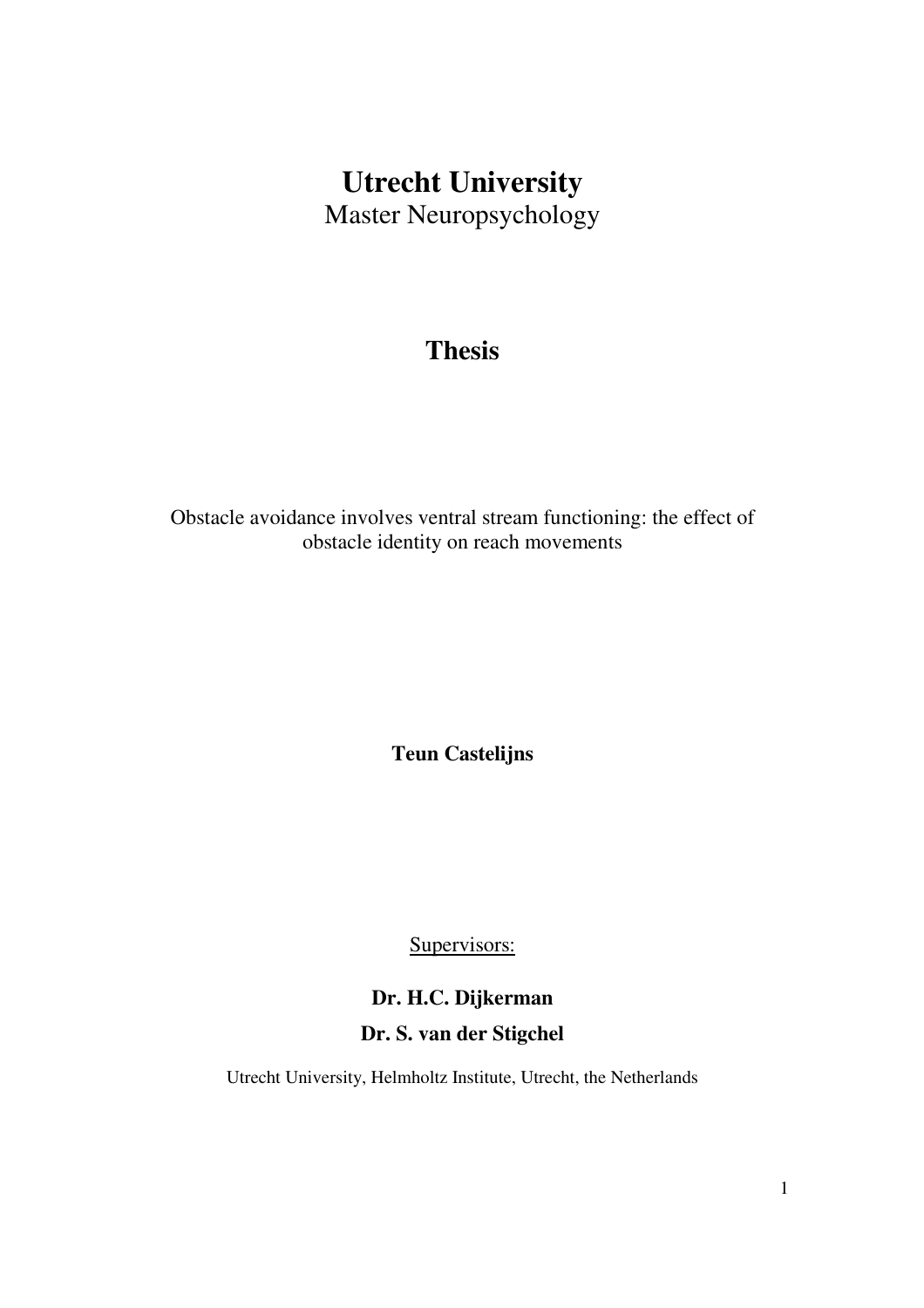## **Abstract**

The mechanisms involved in obstacle avoidance have been thoroughly investigated. Most recent studies have suggested that the dorsal stream is responsible for visual guidance during obstacle avoidance. The aim of this current study was to investigate the effect of object identity during obstacle avoidance by examining the effect of obstacle identity on reach movements. 19 healthy subjects were administered to reach for a target object in the presence of a glass with or without water. Results showed that the location of the glass influenced reach deviations. We also found that obstacle identity influenced maximum deviations in the early stages of reach movements. We conclude that object identity can be used for the visual guidance during avoidance of potential obstacles.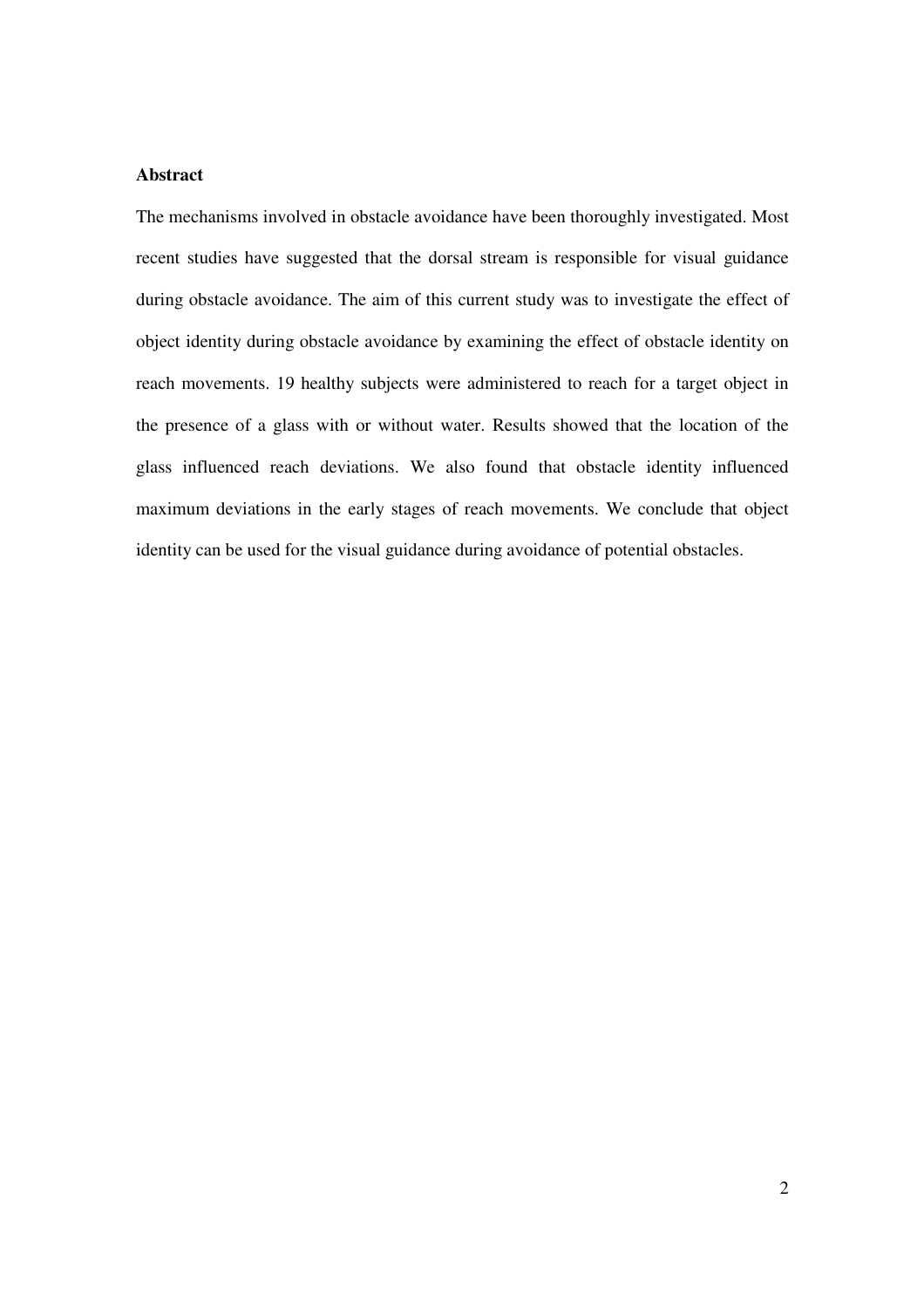## **Introduction**

Reach movements are influenced by non-goal objects, which can be constructed as potential obstacles. When we do not want to hit an irrelevant object while reaching, we will have to avoid these obstacles. To prevent collisions, our visuomotor system programs a tendency into our movements to veer away from non-target objects. This tendency can be seen in the trajectory of the reach movement and is called obstacle avoidance (Schindler, Rice, McIntosh, Rossetti, Vighetto & Milner, 2004; McIntosh, McClements, Schindler, Cassidy, Birchall and Milner, 2003; James, Culham, Humphrey, Milner and Goodale, 2003).

When we reach out for an object, our arm is directed towards the target by visuomotor networks in our brain. Visual information travels from the occipital visual areas to the parietal and temporal lobes. Identification of the parietal- and temporal visual pathways led researchers on a search for the possible functions of each. Milner and Goodale (1995) proposed a "what" function (to identify what a stimulus is) for the temporal visual pathway and a "how" function (to use visual information to control movement) for the parietal visual pathway. The distinction between these two functions came from an analysis of the neuropsychological deficits after lesions to either stream (Goodale, Meenan, Bülthoff, Nicolle, Murphy, & Racicot, 1994) and from single cell recordings in monkeys (Haxby, Grady, Horwitz, Ungerleider, Mishkin, Carson, Herscovitch, Schapiro, & Rapoport, 1991; Ungerleider, & Haxby, 1994).

For instance, patients who suffer from bilateral superior parietal damage (optic ataxia) are impaired to direct their reaches toward target objects due to the impairment of the parietal visual pathway (the 'dorsal stream') (Schindler et al. 2004). Schindler and colleagues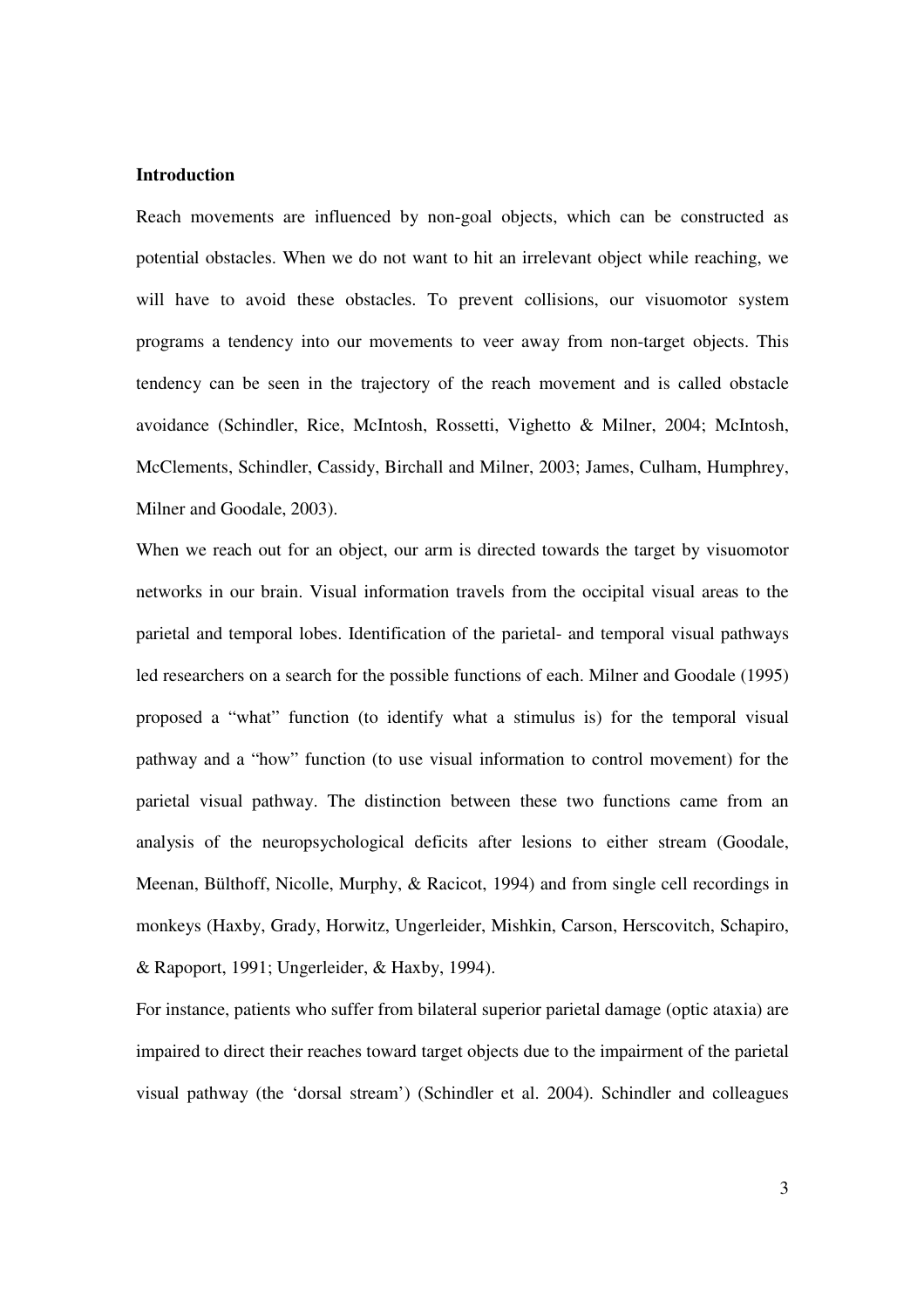(2004) tested two patients with optic ataxia by asking them to reach for a target object in the presence of non-target objects. Results showed that they took no account of the obstacle positions while reaching. In contrast to optic ataxia, visual form agnosia is associated with damage to the ventral stream of processing. Rice, McIntosh, Schindler, Mon-Williams, Démonet & Milner (2006) tested patient DF who suffered severe bilateral damage to her occipitotemporal visual system (the `ventral stream'). DF and 6 healthy subjects were asked to reach out and pick up a target object in the presence of obstacles placed at varying distances to the left or right of the target. Results showed that DF shifted her reach trajectories in a manner comparable to healthy subjects (both DF and the healthy subjects shifted their trajectories to the right in the presence of a left obstacle, and shifted their trajectories to the left in the presence of a right obstacle). This means that intact obstacle avoidance behavior is achieved by virtue of her functioning dorsal stream of visual processing. So the absence of dorsal stream functioning in patients with optic ataxia and the preserved dorsal stream functioning in patients with visual form agnosia show that intact dorsal stream functioning is vital for successful obstacle avoidance behavior. The ventral stream appears to play no significant role in visual guidance while avoiding objects.

McIntosh and colleagues (2003) tested a patient with left visual extinction by asking him to reach for a target object in the presence of non-target objects. Extinction is an attentional disorder in which patients fail to report stimuli on the side of space opposite a brain lesion under conditions of bilateral stimulation. The patient avoided obstacles during reaching, to exactly the same degree, regardless of whether he was able to report their presence. This implicit processing of object location, which may depend on spared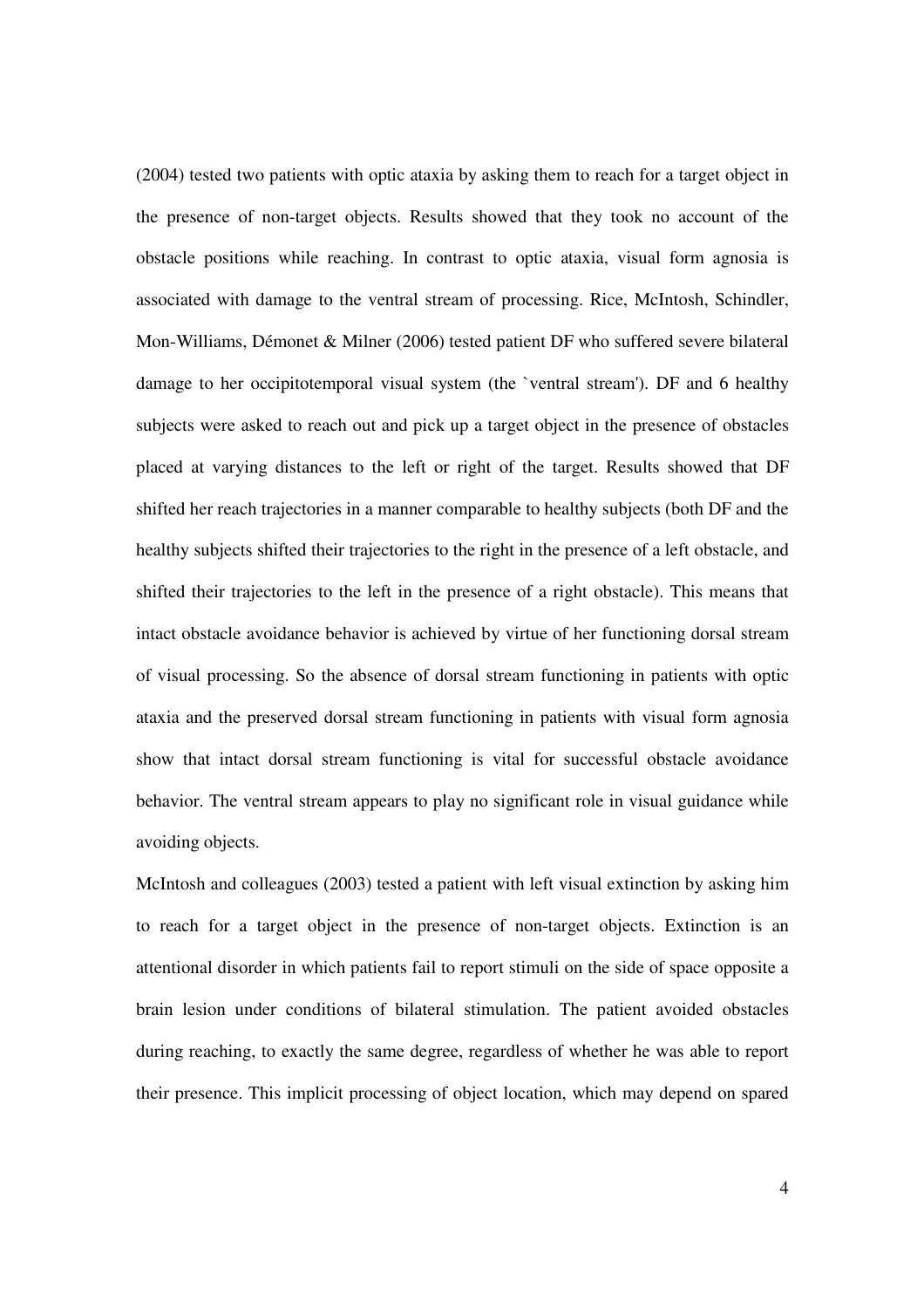superior parietal-lobe pathways (dorsal stream), demonstrates that conscious awareness is not necessary for normal obstacle avoidance.

Patients with visual neglect fail to report or respond to visual stimuli from one side of space, typically the left side following right hemisphere damage. Milner and Goodale (1995) stated that the symptoms of neglect reflect a malfunction in a high-level representational structure. McIntosh, Dijkerman, Mon-Williams & Milner (2004) and McIntosh, McClements, Dijkerman, Birchall, & Milner (2004) showed that obstacle avoidance is preserved in patients with left visual neglect, because of intact dorsal stream functioning. These studies of patients with visual neglect suggest that obstacle avoidance functions successfully without the involvement of the ventral stream. Overall, these findings suggest that dorsal stream processes are responsible for obstacle avoidance during visually guided movements and that the ventral stream does not seem to be involved. The aim of this research is to test this hypothesis and to learn more about the influence of object identity during obstacle avoidance.

Several authors have commented on the possible role of the ventral stream in obstacle avoidance. Schindler and colleagues (2004) and Goodale and Milner (1992) reasoned that the ventral stream could be involved in the perceptual recognition of obstacles. The information from the ventral stream is necessary when an object is fragile or harmful. If the object is fragile indeed, the reach trajectory will be wider and the movement time will be longer. This means that different properties of obstacles lead to an alteration of the reach trajectory and movement time. McIntosh and colleagues (2004) stated that an intact ventral stream is necessary to react appropriately to more complex stimuli, because the dorsal stream cannot operate fully successfully in isolation. A more detailed perceptual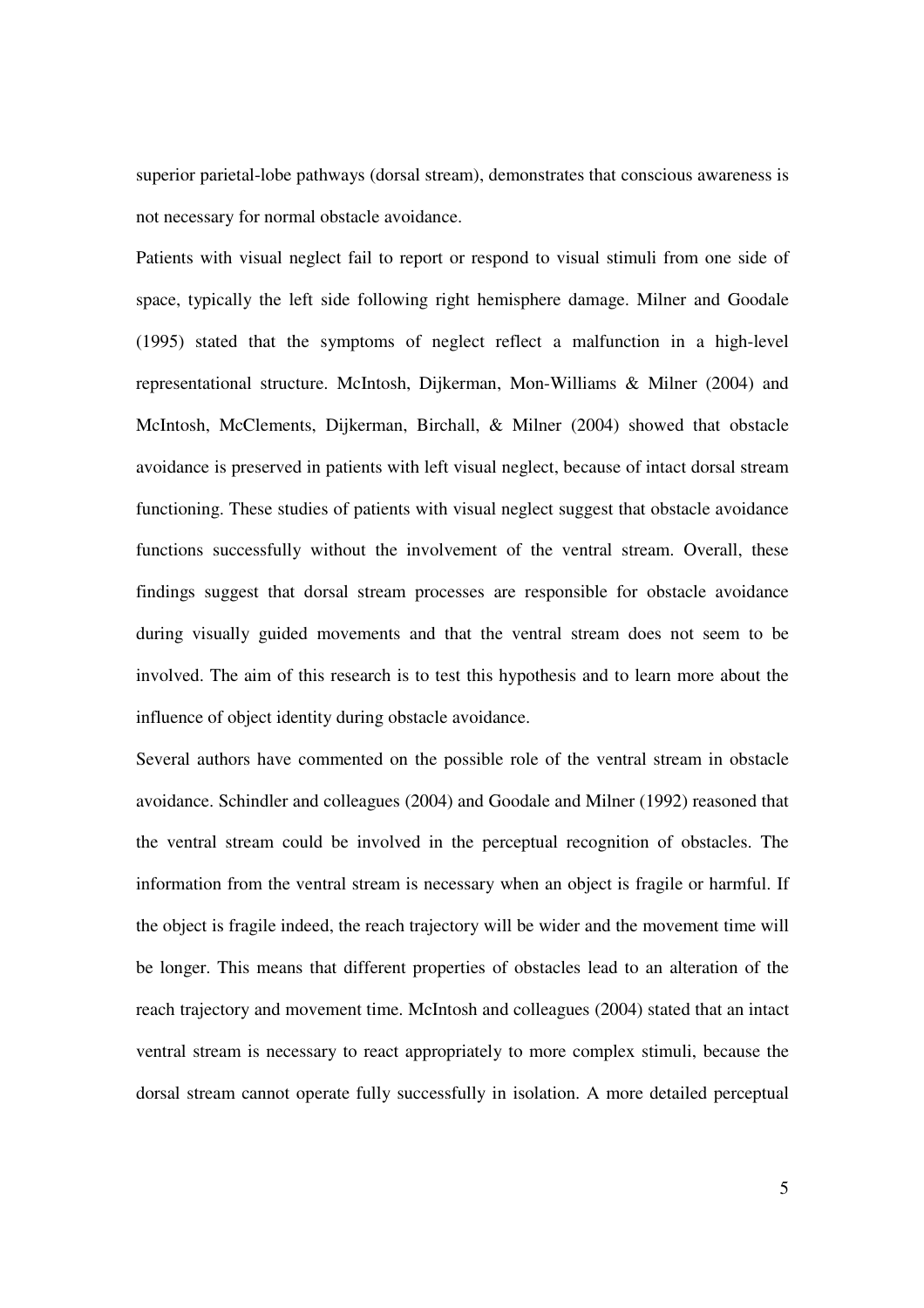analysis is required to interpret details of the situation, e.g. the parts of an object to avoid. Although neuropsychological studies so far suggest that the ventral stream is not involved in obstacle avoidance, according to Schindler and colleagues (2004) and Tipper, Howard & Jackson (1997), the properties and the identity of an obstacle influence motor reach and grasp movements to a target object.

In this study, we investigated the influence of obstacle features on reach movements. Particularly, the effect of identity and physical features of an obstacle on reaching movements were assessed. In this study we examined what effect an obstacle (glass) with an important non spatial physical feature (filled with or without water) has on three dependent variables: deviation when crossing the obstacle, maximal deviation of the movement trajectory and reaction time. The subjects sat in front of a wooden table with a wooden block placed at the end. A glass with or without water was placed in front of the wooden block. Subjects had to avoid the glass while they reached for the block. If object identity is important for obstacle avoidance, we expect wider deviations when the hand crosses the obstacle if the glass is filled with water. This would mean that information from the ventral stream about the properties of the glass is used for adjusting the movement to prevent the hand to collide with the glass. An answer to these hypotheses provides more insight in the involvement of the ventral stream during obstacle avoidance. We suggest that information from the ventral stream influence our motor reach movements in case the reach movements in our experiment indeed deviate as predicted.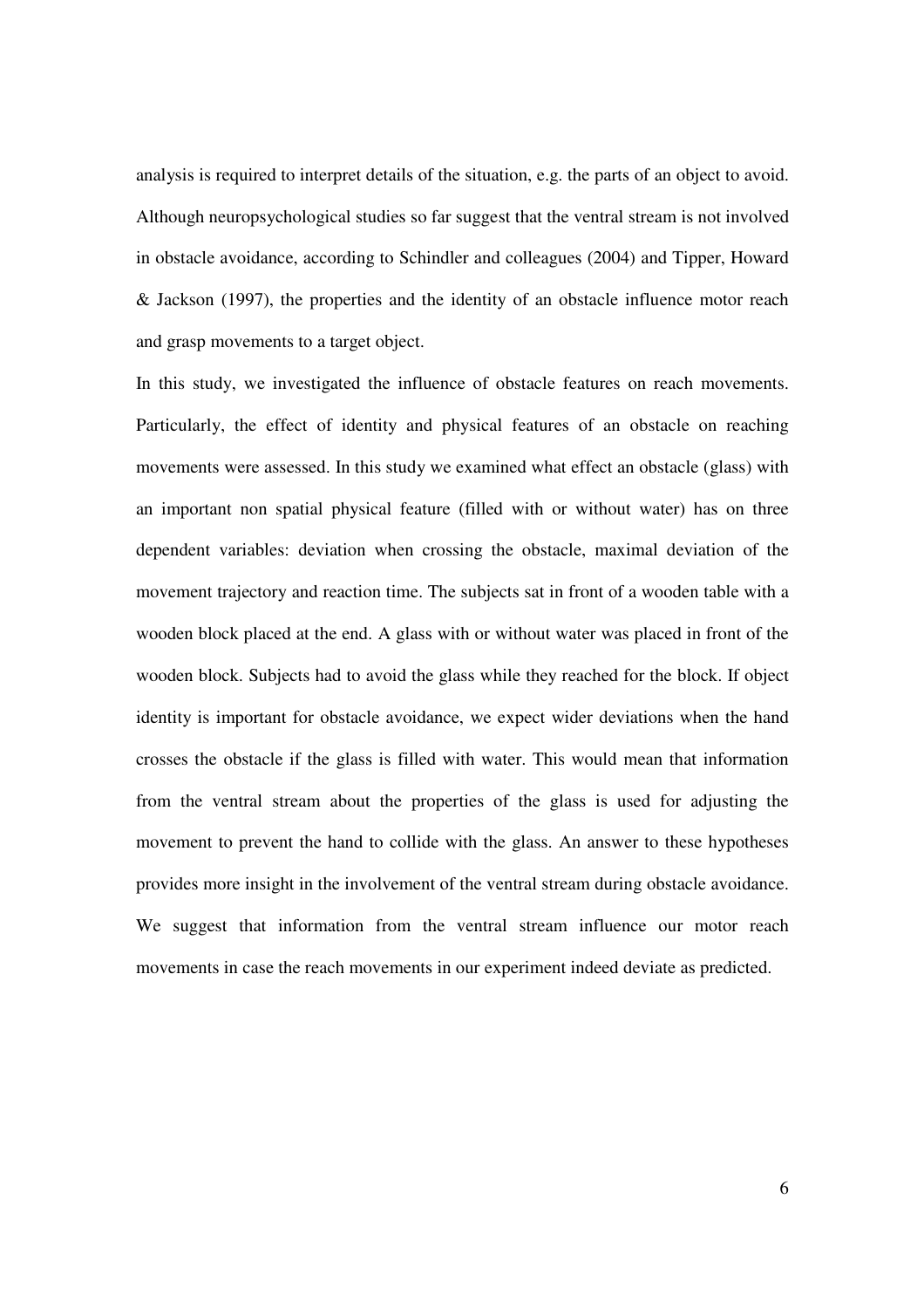## **Methods**

#### *Subjects*

19 healthy, right-handed subjects were recruited from the Utrecht University (mean=21.58, SD=2.63). They had normal visual abilities and they did not know about the goal of the experiment. They received a reward (7 euro) for their participation.

## *Apparatus and Materials*

The subjects were seated in front of a table with a big wooden plate (122 x 61 cm) on top of it. Their right hand had to be placed on the spacebar of the keyboard, that served as a home position (see figure 1, red dot). A wooden block (brown rectangle; 17 x 4.5 x 4.5 cm) at the end of the plate was used as target object. Spectacles with shutter glasses (Plato glasses, Translucent Technologies) ensured the subject could not see the set-up until the start of the trial. An electromagnetic motion analysis system device (Minibird, Ascension Technologies) was placed in the right corner underneath the wooden plate to measure the trajectory of the reach movement. The minibirds (wired to the sensor markers on the forefinger and thumb) registered the trajectory of the reach movement at a frequency of 100 Hz. The reach movements were recorded in a Y, X and Z-axis (length, width and height of the reach movement). A computer with stimulus delivery and experimental control software (Presentation) transmitted codes to the spectacles for opening and closing the glasses for every trial and registered reaction and movement times. Another computer registered the data from the sensory markers (minibirds).

A transparent plastic glass (blue circles represent four different positions; 11 x 7.5 x 7.5 cm) with or without water served as an obstacle. Small wooden blocks (yellow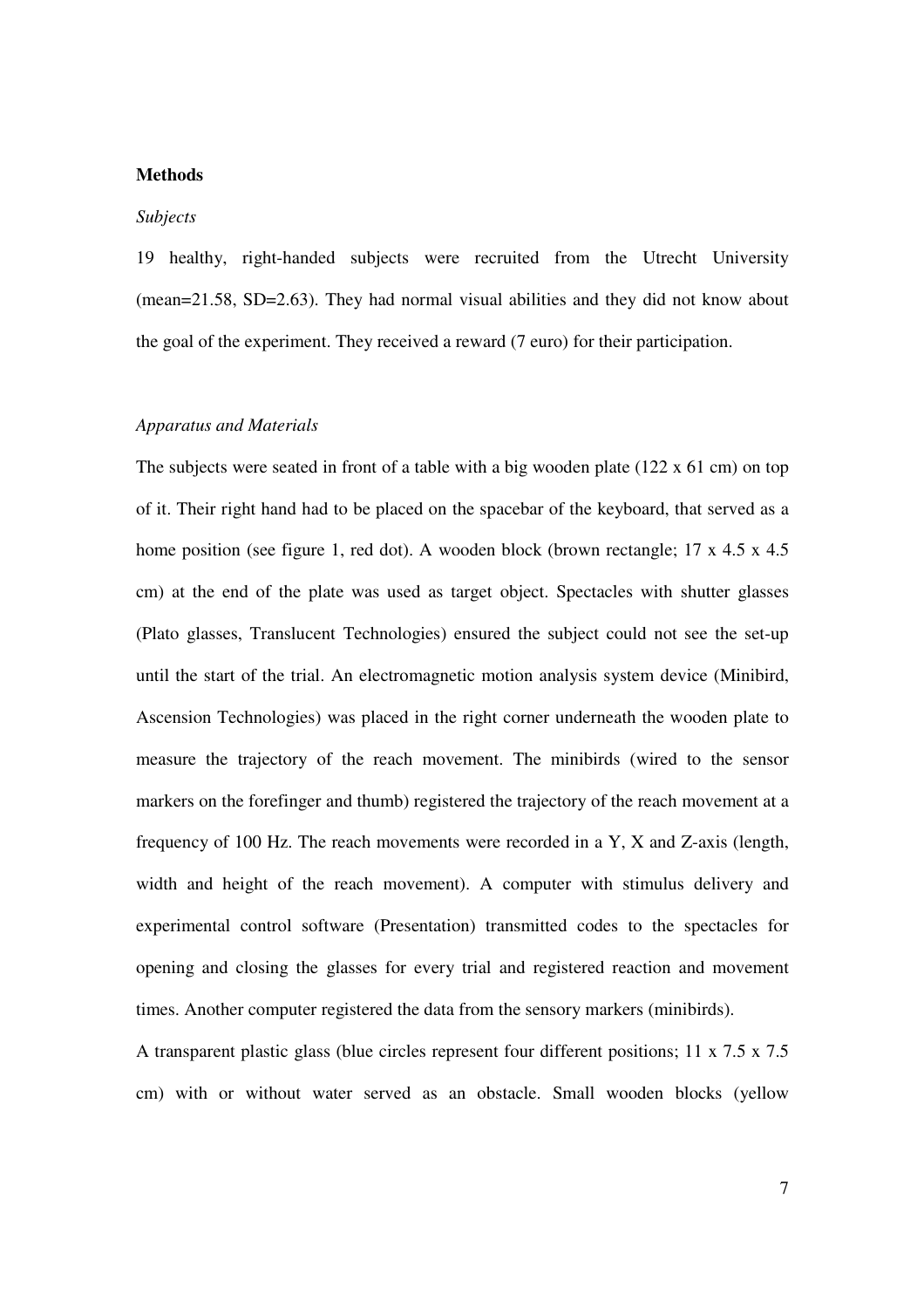rectangles; 11 x 6.5 x 2 cm) were placed at the left and right side of the table, as neutral obstacles to ensure the reach movement did not deviate from the referred trajectory.



**Figure 1.** *Plan view of the apparatus used in the experiment. The blue circles represent the four possible locations of the glass. The red dot represents a spacebar which served as start position. The brown rectangle is the target object subjects had to reach for. The yellow rectangles represent wooden blocks that served as neutral obstacles. The horizontal dotted line is the virtual width of the four glasses. The vertical dotted line represents the virtual zero line. X- and Y-axis presented with different intervals.*

## *Design and conditions*

The experiment was a 4x2 within subject design. The plastic glass could be placed on four different positions on the imaginary horizontal line and there were two conditions of the obstacle; one with a full glass of water and the other with an empty glass. The positions of the glasses were left far (circle number 1; placed at an angle of 35° to the left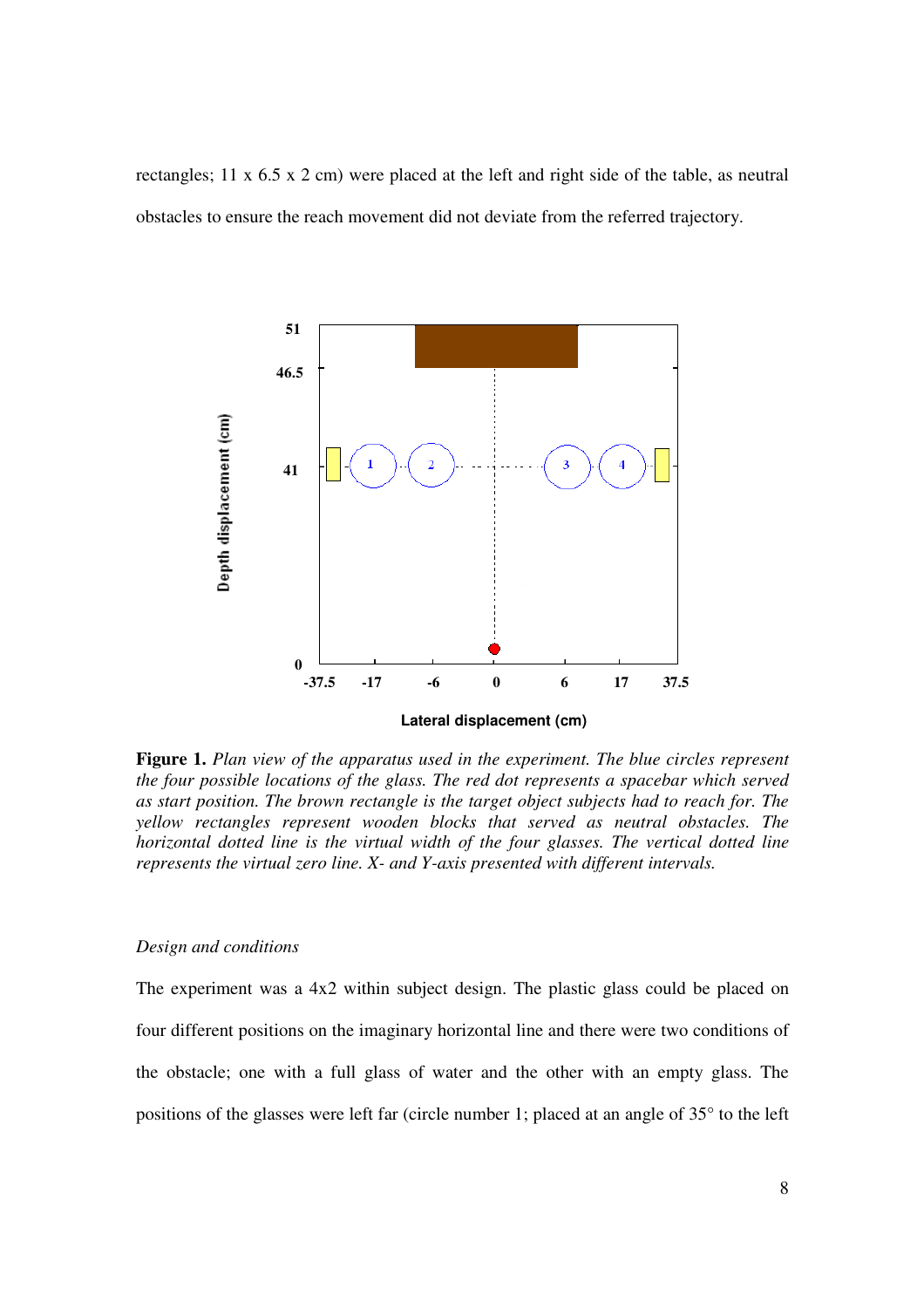of the center of the starting position), left middle (circle number 2; placed at an angle of 20° to the left of the center of the starting position), right middle (circle number 3; placed at an angle of 20° to the right of the center of the starting position) and right far (circle number 4; placed at an angle of 35° to the right of the center of the starting position). There were 80 trials per subject and the conditions were randomized. Presentation software shuffled all of the stimuli in a random order. This feature also ensured that every subject got a different order of stimuli.

#### *Procedure*

Before the start of the experiment, each subject was given instructions about what was going to happen. The subject was asked to reach for the wooden log at the end of the table as quickly as possible. They were instructed not to pay specific attention to the glass that was placed in front of the wooden log and that they had to reach passed them. The subject started with the right forefinger placed on the space bar. Until the start of each trial, the glasses were opaque. When the glasses opened, the subjects had to reach for the log. The subjects initiated the trial by releasing the space bar. The reaching movement was recorded using the electromagnetic motion analysis system device.

#### *Statistical Analysis*

Three repeated measures ANOVAs were carried out (using SPSS 13.0). There were two independent variables; the 'identity of the obstacle' and the 'position of the glass'. The first independent variable contained two levels: a full glass or an empty glass. The second independent variable contained four levels: extreme left, left middle, right middle and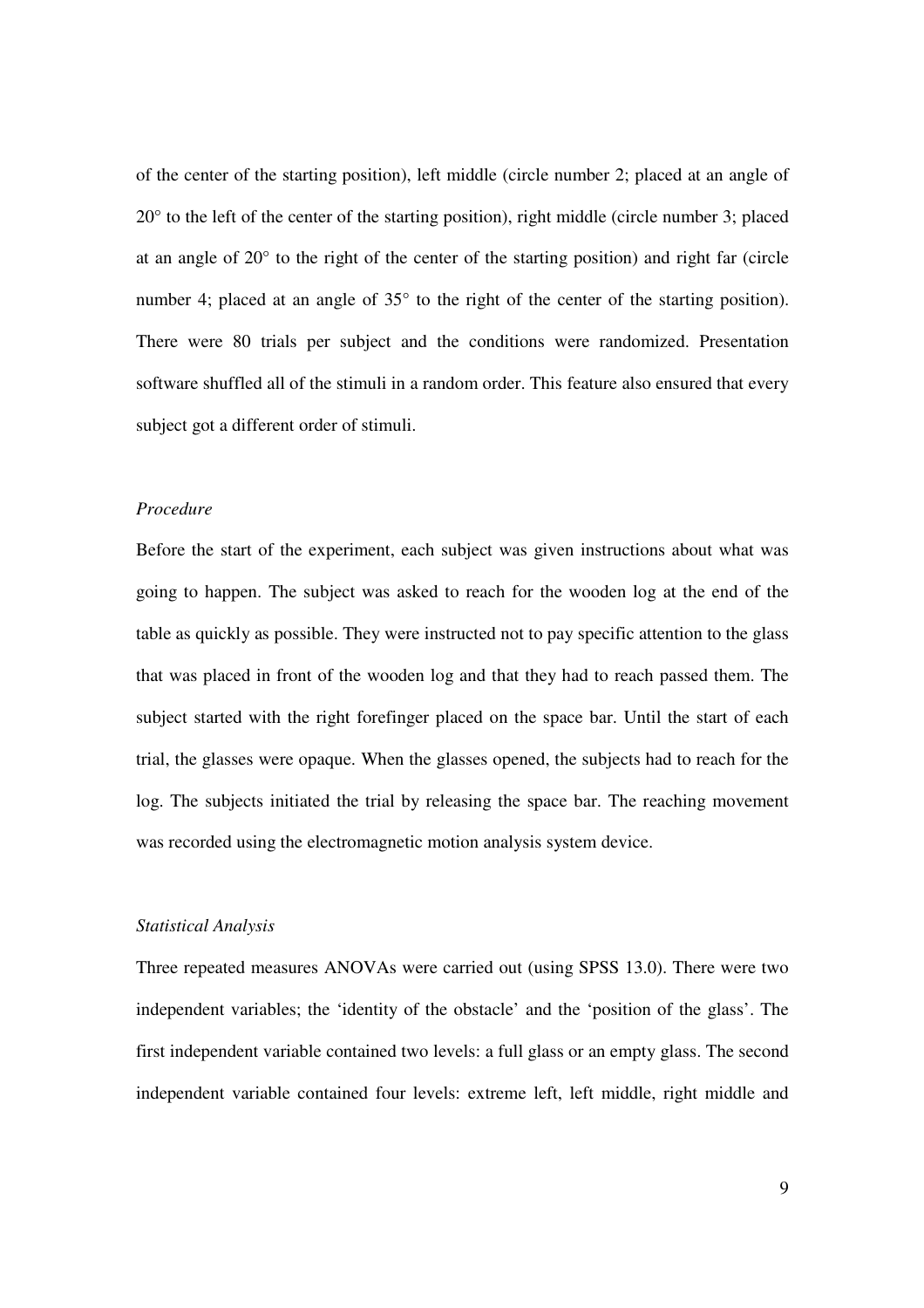extreme right. The dependent variable of the first repeated measure ANOVA was 'deviation when crossing the obstacle' (cm). 'Maximum deviation' (cm) was the dependent variable for the second repeated measure ANOVA and 'reaction time' (ms) was the dependent variable for the last repeated measure ANOVA.

Each trial was considered to have a complete registration of the outward movement. Also, the reach movement had to be registered with as little noise as possible. The outward movement was registered appropriately when the experiment leader pressed the record button before the subject reached. Some trials contained too much noise, caused by a movement that went beyond the wooden log (and consequently beyond the reach of the minibird device). Because of an incomplete registration or too much noise, data from some subjects had to be eliminated (7.91 %). Due to the Presentation shuffle feature, not all conditions were equally divided among subjects. Data from subjects with only one or no trials per condition were eliminated. A total of twelve subjects provided adequate data; data outliers from seven subjects deviated significantly  $(> 2 SD)$  and were excluded.

#### *1. Deviation from the zero line when crossing the obstacle*

The trajectory of the reach movement was analyzed with MATLAB (R2008a). The dependent variable for each trial was the position of the marker as it crossed the virtual horizontal line joining the four locations of the glasses (Figure 1). The virtual straight line from the start position to the wooden block at the end of the table was defined as the zero (0) line. The X value belonging to the position of the marker as it crossed the virtual horizontal line minus the X value of the zero line provided a deviation left or right from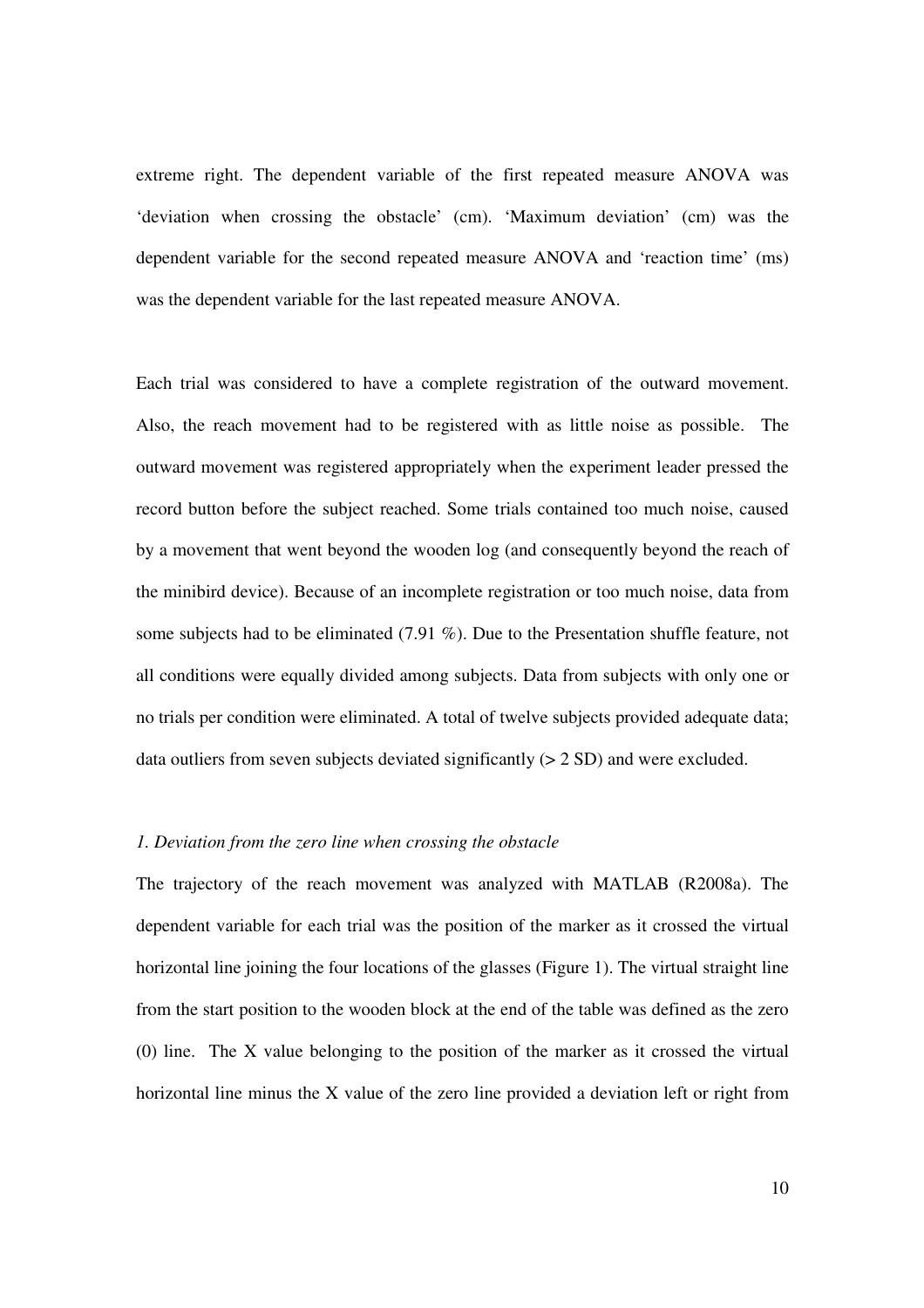this zero line. Negative deviations to the left were marked with a "-", and positive deviations indicated deviations to the right. Means of all deviations per condition were calculated for every subject.

## *2. Maximum deviation from the zero line*

The dependent variable for each trial was the maximum absolute deviation with reference to the zero line. First, maximum X values for every outward movement were selected. Then, the maximum deviation was calculated by subtracting the X value of the zero line from the maximum X value. Negative deviations to the left were marked with a "-", as positive deviations to the right were not marked. Means of all maximum deviations per condition were calculated for every subject.

#### *3. Reaction time*

The dependent variable for each trial was the time between the opening of the shutter glasses and the release of the space bar. Reaction time was registered in the log files for each trial per subject.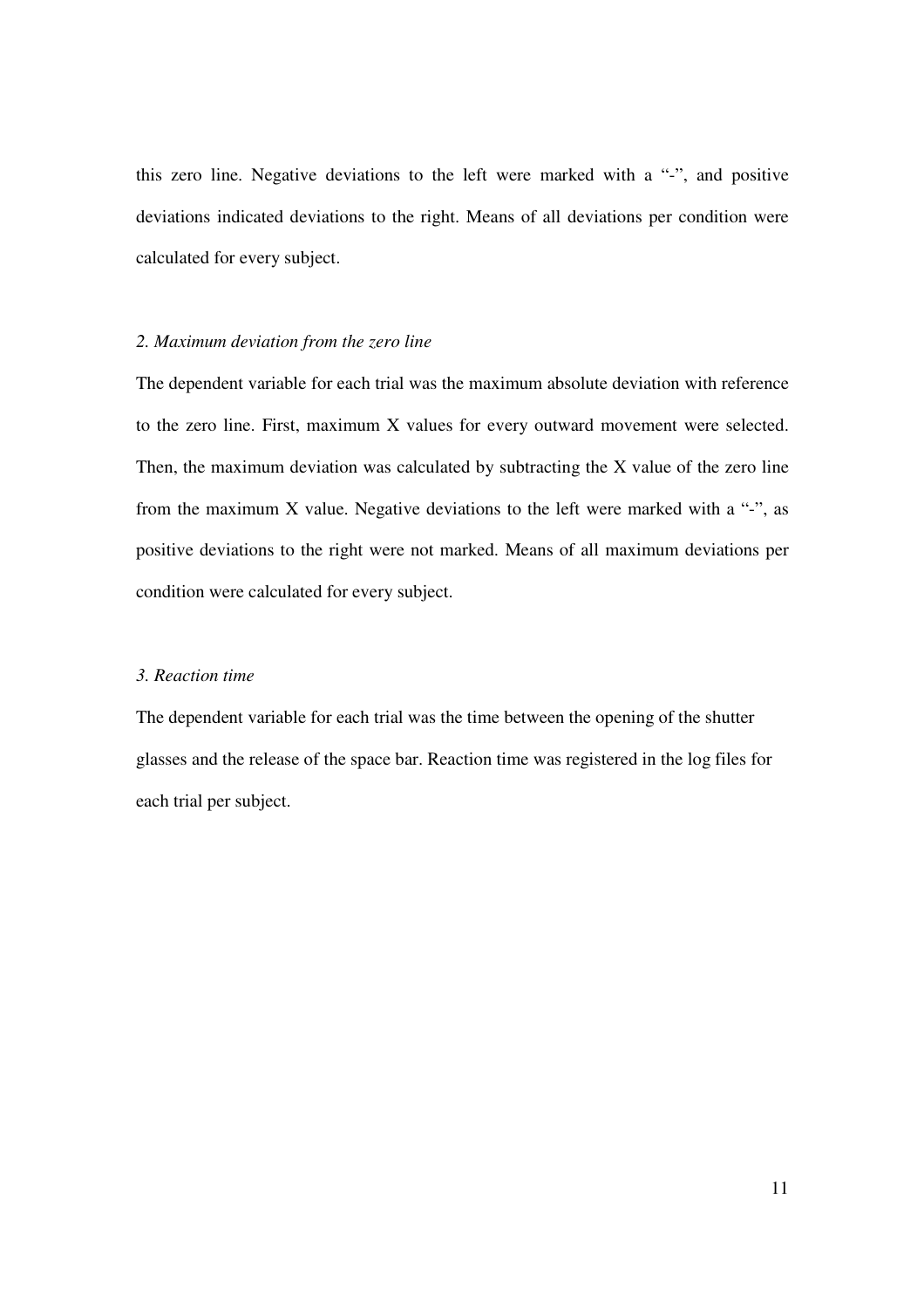## **Results**

## *1. Deviation from the zero line when crossing the obstacle*

The first dependent variable for each trial was the position of the marker as it crossed the virtual horizontal line joining the four locations of the glasses (figure 1). The independent variables were location of the obstacle (left far "LL", left middle "L", right middle "R" and right far "RR") and identity of the obstacle (water, no water).

A repeated measures ANOVA showed a significant effect of location of the obstacle  $[F(3,9) = 11.871, P = 0.002]$ . Paired Sample T-tests were conducted to investigate which locations differed significantly from each other. Every location of the glass differed significantly from each other with regard to deviation from the zero line when crossing the obstacle (p's<0.05). Figure 2 shows that location LL caused little deviation in the reach trajectory (mean=-0.74 mm, SD=22.55), whereas location L caused the reach trajectory to deviate almost 30 mm to the right (SD=22.18). When the glass stood at location R, the reach trajectory deviated 33 mm to the left (SD=29.59). Finally, when the glass stood at location RR, reach trajectories deviated 12 mm to the left (SD=20.43). No effect of identity was found  $[F(1,9) = 0.053, P = 0.823]$ , so whether a glass was full or empty seemed to have no effect on deviations from the zero line. Finally, no interaction effect was found  $[F(3,9) = 1.26, P = 0.345]$ .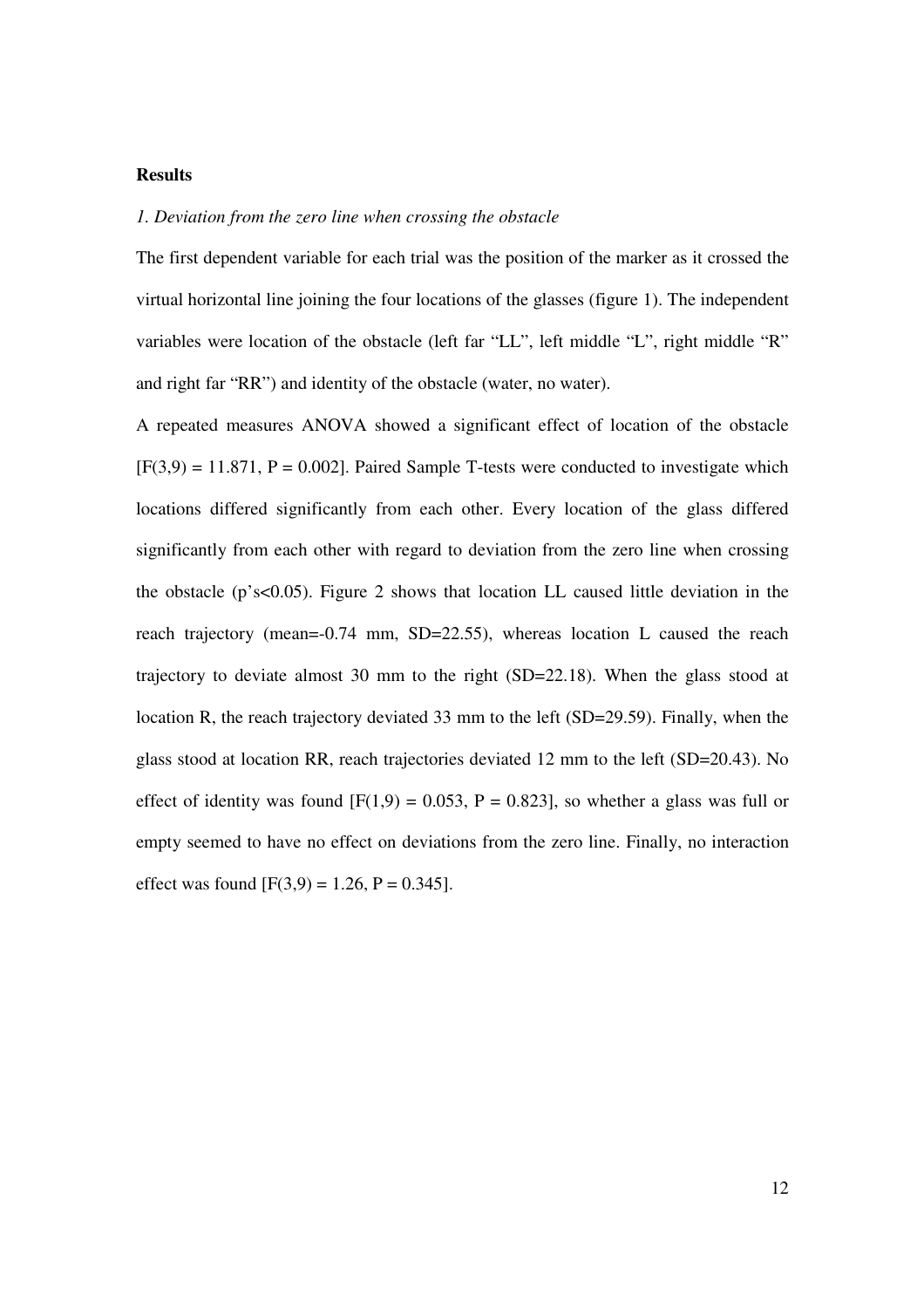

**Figure 2.** *Deviation means from the zero line of the location of the obstacle (standard errors indicated). Deviations to the right are positive; deviations to the left are negative.* 

### *2. Maximum deviation from the zero line*

The second dependent variable for each trial was the maximum absolute deviation with reference to the zero line. A repeated measures ANOVA showed a significant effect of location of the obstacle  $[F(3,9) = 9.964, P = 0.003]$  and of identity of the obstacle  $[F(1,11)$  $= 5.603$ ,  $P = 0.037$ ]. Paired Samples T-tests of location of the obstacle showed significant differences between LL and L, LL and R, L and R and finally R and RR ( $p$ 's < 0.05). This means that these positions differed significantly from each other with regard to maximum deviation from the zero line. For example, wider deviations occurred when the glass stood at location L than when the glass stood at location LL. The smallest deviations occurred when the glass stood at location LL (mean=34 mm, SD=14.60), while the widest deviations occurred when the glass stood at position R (mean=60 mm, SD=19.79).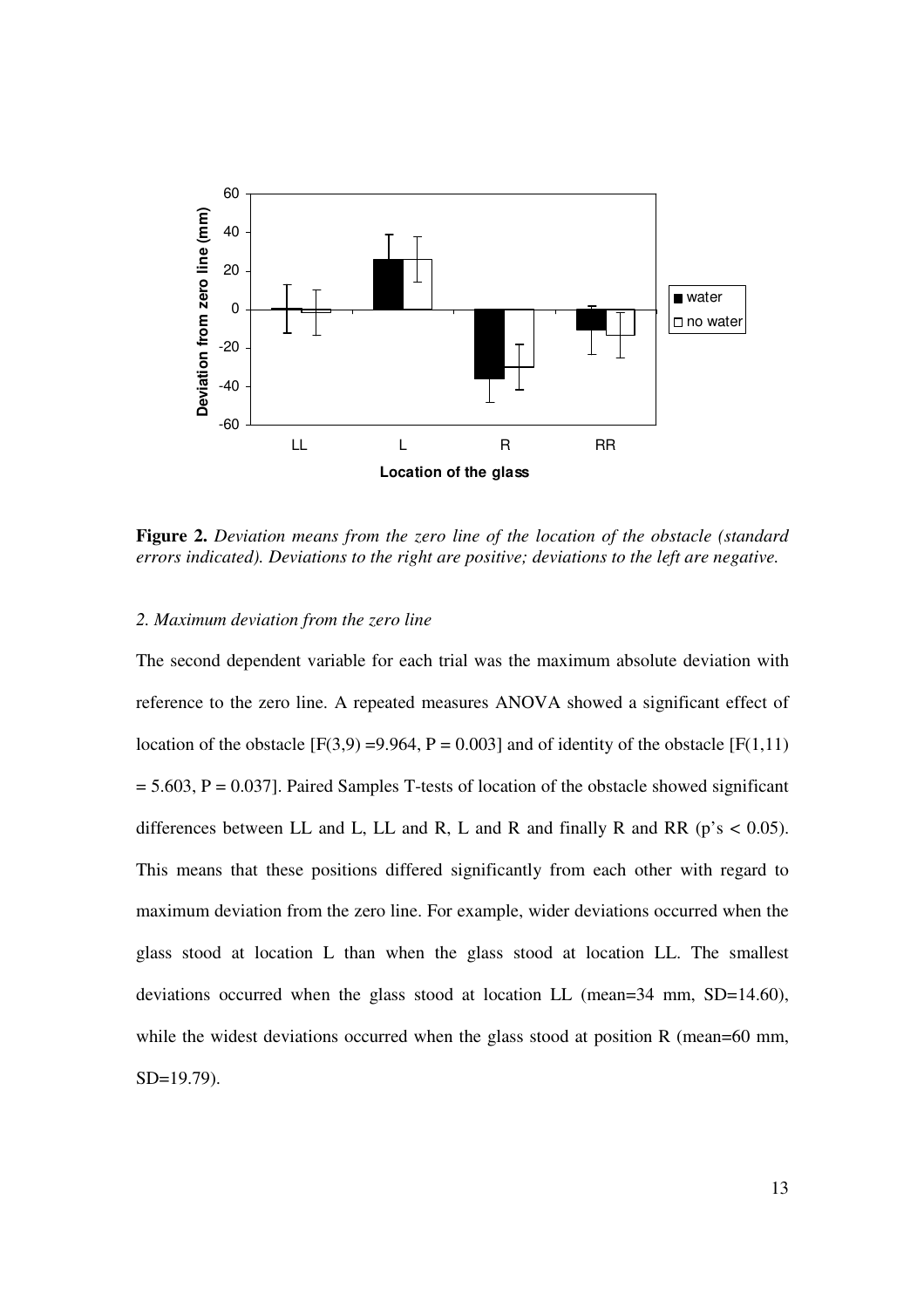

**Figure 3.** *Maximum deviation means of location of the obstacle (standard errors indicated). Deviations to the right are positive; deviations to the left are negative.*

The significant effect of identity of the obstacle (Figure 4) showed that maximum deviation differed significantly between a full and an empty glass of water. Reach trajectories veered further away from the zero line in case the glass was filled with water (mean difference  $= 2.98$  mm,  $SD = 10.47$ ) compared to reach trajectories which deviated away from an empty glass. Finally, no significant interaction effect was found  $[F(3,9) =$ 2.703,  $P = 0.108$ .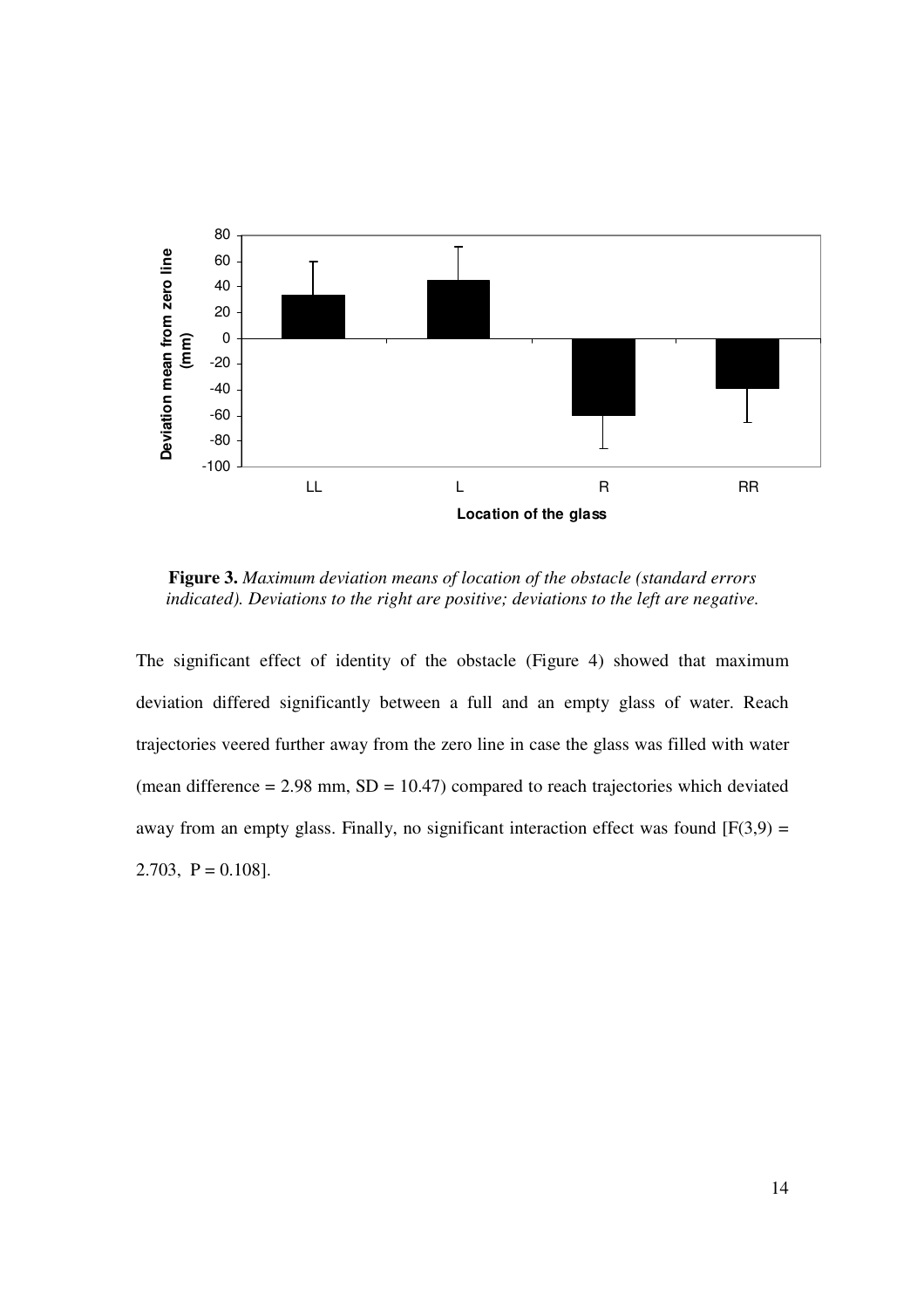

**Figure 4.** *Maximum deviation means of identity of the obstacle (standard errors*  indicated). Left bar shows maximum deviation mean of the reach movement when the *glass was filled with water, right bar shows maximum deviation mean when the glass contained no water.*

## *3. Reaction time*

The time between the opening of the shutter glasses and the release of the space bar was considered as the third dependent variable. A repeated measures ANOVA showed a significant effect of location of the obstacle  $[F(3,9) = 5.717, P = 0.018]$ . Paired Samples T-test of location of the obstacle showed that the locations LL and R ( $p=0.001$ ), L and R  $(p=0.002)$ , R and RR  $(p=0.01)$  differed significantly from each other. Reaction times were 21 ms slower when a glass stood at location R compared to location LL (SD=23.61). Reaction times were 28 ms faster when a glass stood at location L compared to location R (SD=33.38). Finally, reaction times were almost 19 ms faster when a glass stood at location RR compared to location R (SD=28.24). No significant effects of identity  $[F(1,11) = 2.775, P = 0.124]$  or interaction effect  $[F(3,9) = 1.853, P = 0.208]$ were found.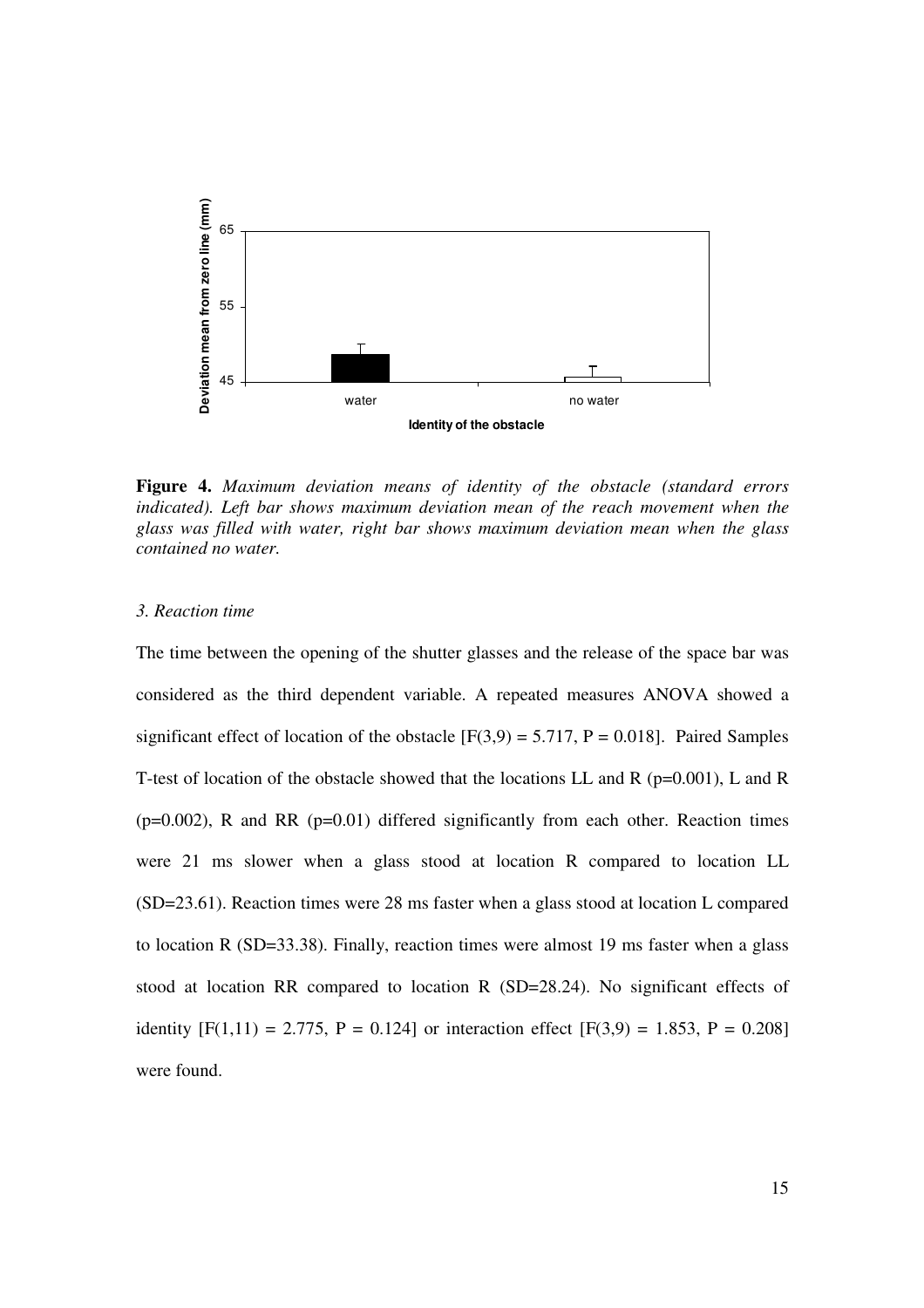## **Discussion**

Most recent studies have suggested that the dorsal stream is responsible for visual guidance during obstacle avoidance. In the present study, we examined the effect of the identity of a glass (filled with or without water) on obstacle avoidance behavior. The aim of our research was to investigate the influence of object identity during obstacle avoidance.

The main manipulation in the current study involved the identity of the obstacle. Results showed that this manipulation influenced the maximum deviation of reach trajectories. A glass filled with water caused the maximum deviation of the reach movement to veer further away from the zero line, compared to a glass without water. This suggests that in some circumstances identity of the obstacle influences reaching behavior. When an obstacle is harmful (or noxious) we want to remove the risk of collision entirely. A full glass of water provides a greater threat, because we do not want to get wet while reaching for something.

Interestingly, identity of the obstacle had no effect on deviation from the zero line at the width of the obstacle. However, movements veered away from the zero line much wider before crossing the glass. This effect declines continuously as the hand approaches the target. This continuously decreasing effect is consistent with a planning/control model of action, in which cognitive and perceptual variables affect how actions are planned but not how they are monitored and controlled on-line. Glover & Dixon (2002) examined how the semantics of word labels affect the planning and control stages of grasping. Subjects were presented with objects on which were printed either the word "LARGE" or "SMALL." The experiment showed that a semantic effect was present during the early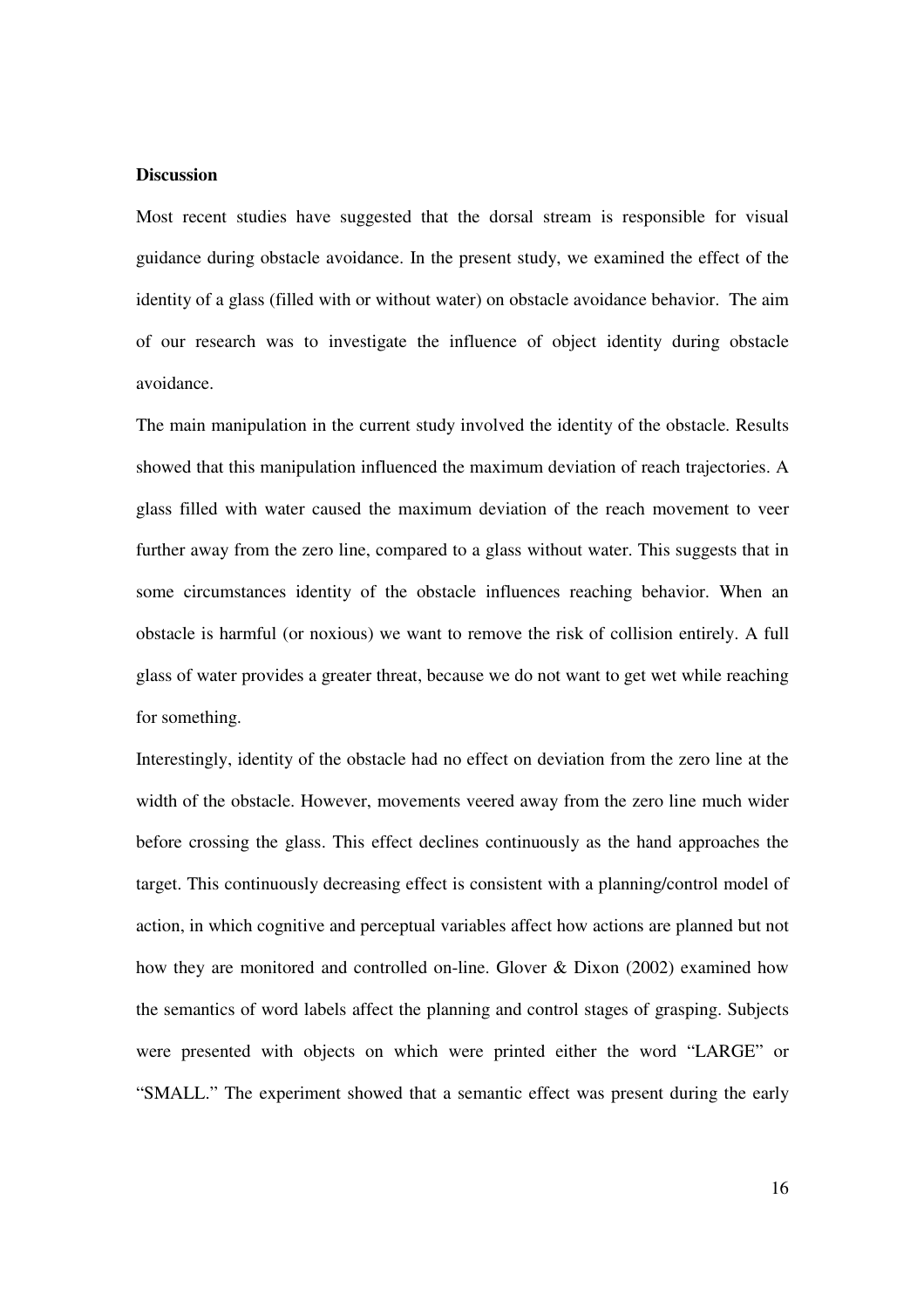stages of a reaching and grasping movement and decreased over the course of the movement (Glover & Dixon, 2002). It is possible that the identity of the glass could have caused similar reactions, in which the trajectories deviated away from the zero line at a maximum in the early stage of the reach movement, before the effect declined at the width of the glass. We did not find an effect of identity on reaction time. This could be explained by the fact that the releasing of the spacebar is an automatic response to the opening of the glasses and the subjects did not attend to the identity of the glass before releasing the spacebar. There have been no investigations, to our knowledge, directed at the effect of obstacle identity on reaction time.

Results showed that the location of the obstacle had a significant effect on each dependent variable. This means that the position of the glass influenced reach movements in terms of deviation from the zero line, maximum deviation and reaction time. The placement of the glass close to the zero line caused wider reach deviations from the zero line compared to reach movements when a glass was positioned further away. This can be explained by the assumption that an automatic modification in our reach movements ensures us we do not bring our hand within a minimum preferred distance from the glass. (Chapman & Goodale, 2008; Howard & Tipper, 1997; Tresilian, 1998). The effect of location on maximum deviations is also consistent with this idea, as obstacle placement near the zero line caused wider maximum deviations of reach trajectories. The effect of location on reaction time is caused by the level of obstruction from the position of the glass. Position R caused the slowest reaction times, because this position caused more obstruction for the subjects to reach for the wooden block (all subjects reached with their right hands). This is consistent with the suggestion made by Meegan & Tipper (1998)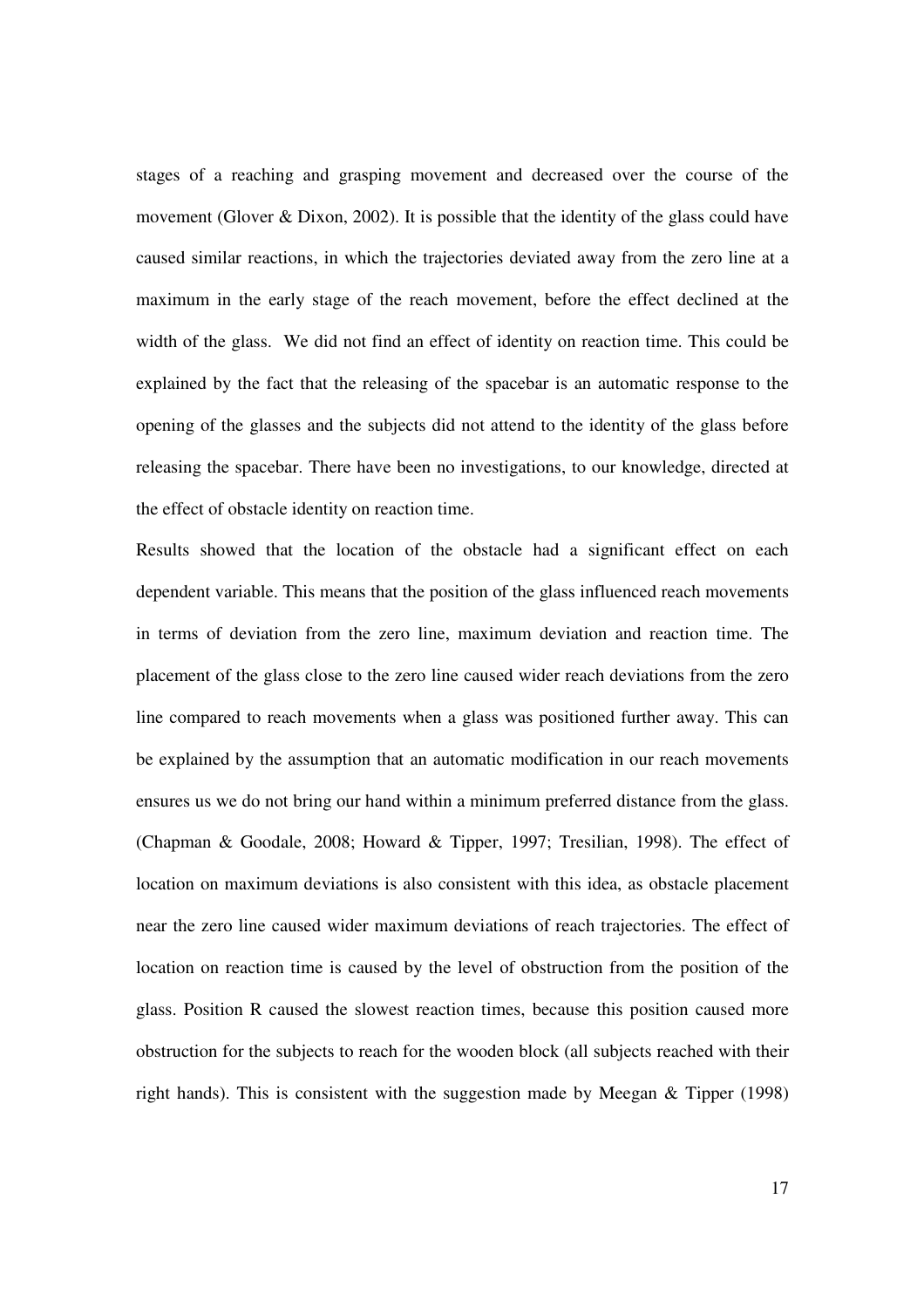who state that distractors located in the hemispace ipsilateral to the responding hand cause more interference than contralateral distractors. Position R is close to the right side of the zero line, which forced the subjects to alter their movement before releasing the spacebar to assure they did not collide with the glass. Our findings are consistent with results from Tipper, Lortie & Baylis (1992) and Tipper, Howard & Jackson (1997) who suggest that reaction times increase in the presence of nearby placed obstacles during obstacle avoidance.

The present study provides crucial information to the central issue of our research: the involvement of object identity in the act of obstacle avoidance. Based on the present data and the assumption that the ventral stream is responsible for the identification of the properties and identity of objects, we suggest that information from the ventral stream can be used for the visual guidance while avoiding potential obstacles. In accordance with previous work that emphasized ventral stream involvement in obstacle avoidance (Chapman & Goodale, 2008), we believe that the underlying mechanisms of obstacle avoidance depend on complex interactions between dorsal and ventral stream functions. This view is supported by Milner & McIntosh (2003) and Rossetti, Revol, McIntosh, Pisella, Rode, Danckert, Tilikete, Dijkerman, Boisson, Vighetto, Michel & Milner (2005) who state that visuospatial attention during the avoidance of objects might take the form of modulations of neural activity within the dorsal and ventral streams. As we showed that reach trajectories veered further away in case a glass was filled with water, we suggest that the ventral stream is responsible for distinguishing the marginal discrepancy between a full and an empty glass of water, because it is required to react appropriately to more complex stimuli (McIntosh et al., 2004). The dorsal stream alone can not provide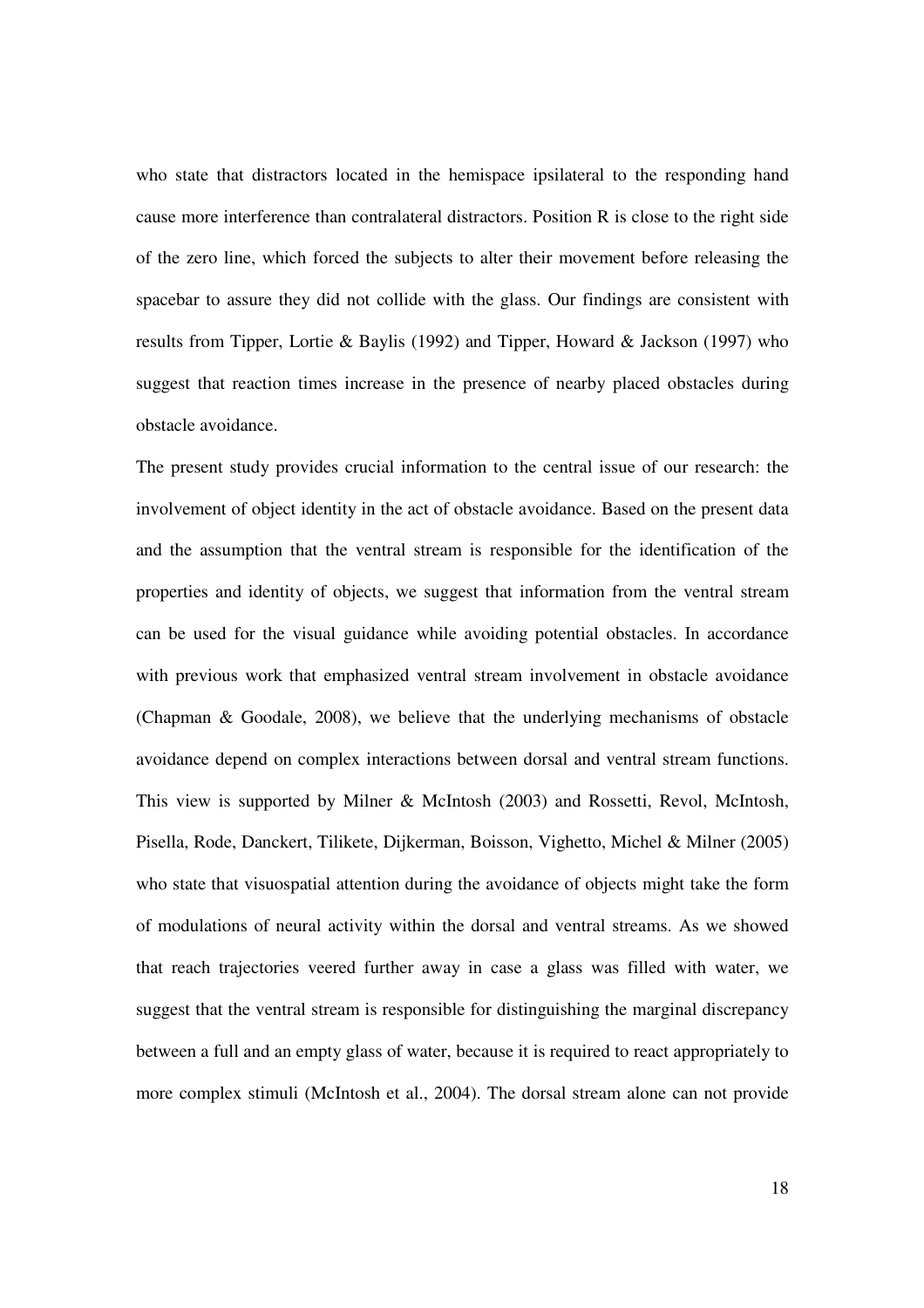for that, because it is specialized in visuo-motor transformations. This view is supported by Schindler and colleagues (2004) who state that the ventral stream must be involved in minimizing the risk of collision entirely if a non-target object is fragile or noxious. The current research contradicts conclusions made by Schindler and colleagues (2004) and Rice and colleagues (2006), as they claimed obstacle avoidance to be a dorsal stream function only. However, an important difference between our study and theirs is that they used cylinders as possible obstacles that did not differed in identity.

Yet, the majority of present research favors dorsal stream function as responsible for the visual guidance we need while avoiding obstacles. It will be worthwhile in future studies to investigate whether the planning/control model of action is also involved in the avoidance of obstacles which differ in identity, as Glover & Dixon (2002) solely found a semantic effect of obstacles. This could provide vital information about the interaction between the ventral stream and other regions of the brain involved in the planning and control of action during obstacle avoidance.

Though some questions still remain unanswered, our research is a relevant endeavour in unraveling the mechanisms involved in obstacle avoidance and the involvement of object identity.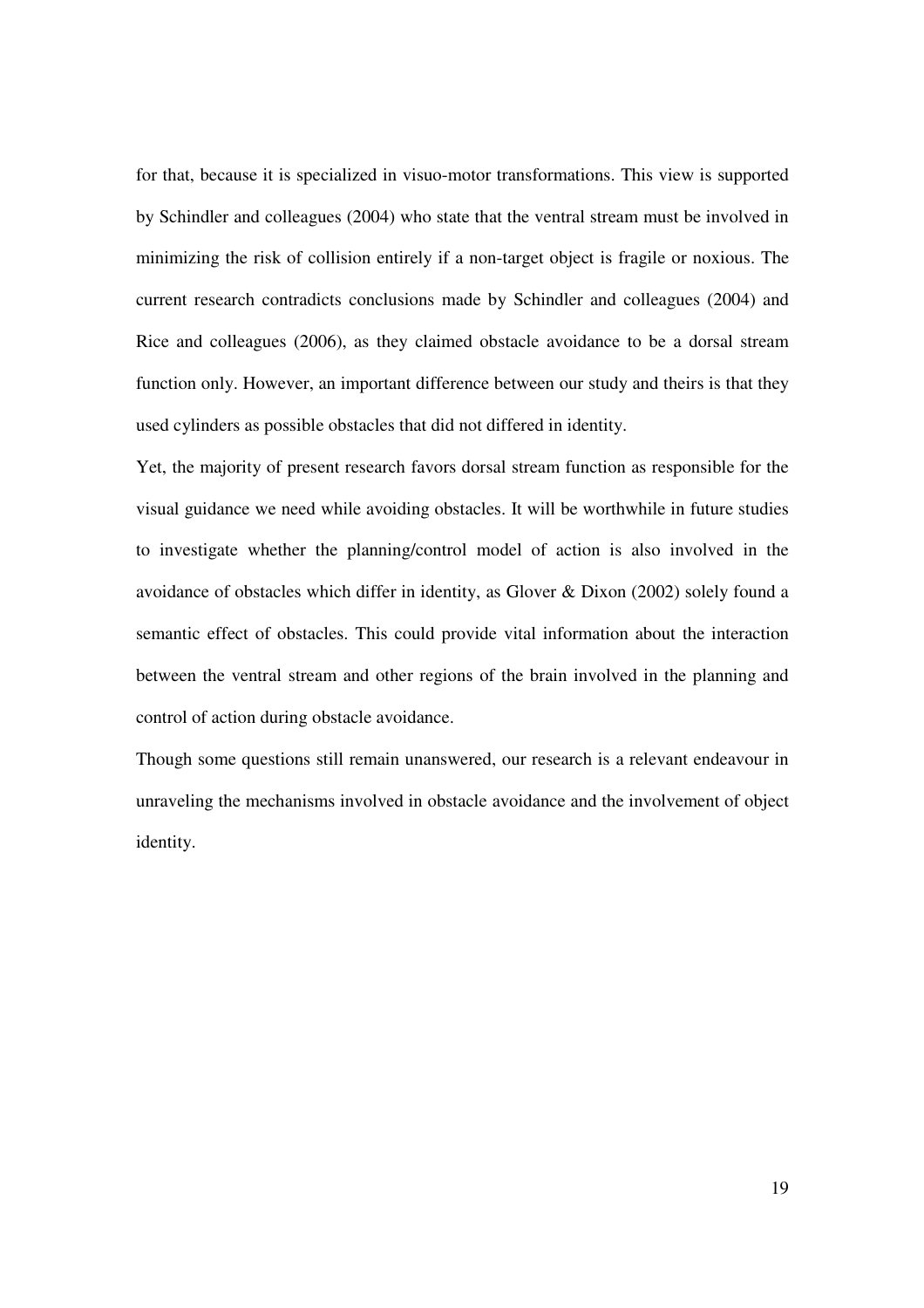## **References**

Chapman, C.S., & Goodale, M.A. (2008). Missing in action: the effect of obstacle position and size on avoidance while reaching. *Experimental Brain Research, 191*, 83-97.

Glover, S., & Dixon, P. (2002). Semantics affect the planning but not control of grasping. *Experimental Brain Research, 146*, 383-387.

Goodale, M.A., Meenan, J.P., Bülthoff, H.H., Nicolle, D.A., Murphy, K.J., & Racicot, C.I. (1994). Separate neural pathways for the visual analysis of object shape in perception and prehension. *Current Biology, 4* (7), 604-610.

Goodale, M.A., & Milner, A.D. (1992). Separate visual pathways for perception and action. *Trends In Neurosciences, 15* (1), 20-25.

Haxby, J.V., Grady, C.L., Horwitz, B., Ungerleider, L.G., Mishkin, M., Carson, R.E., Herscovitch, P., Schapiro, M.B., & Rapoport, S.I. (1991). Dissociation of object and spatial visual processing pathways in human extrastriate cortex. *Proceedings of the National Academy of Sciences of the United States of America, 88*, 1621-1625.

Howard, L.A., & Tipper, S.P. (1997). Hand deviations away from visual cues: indirect evidence for inhibition. *Experimental Brain Research, 113*, 144-152.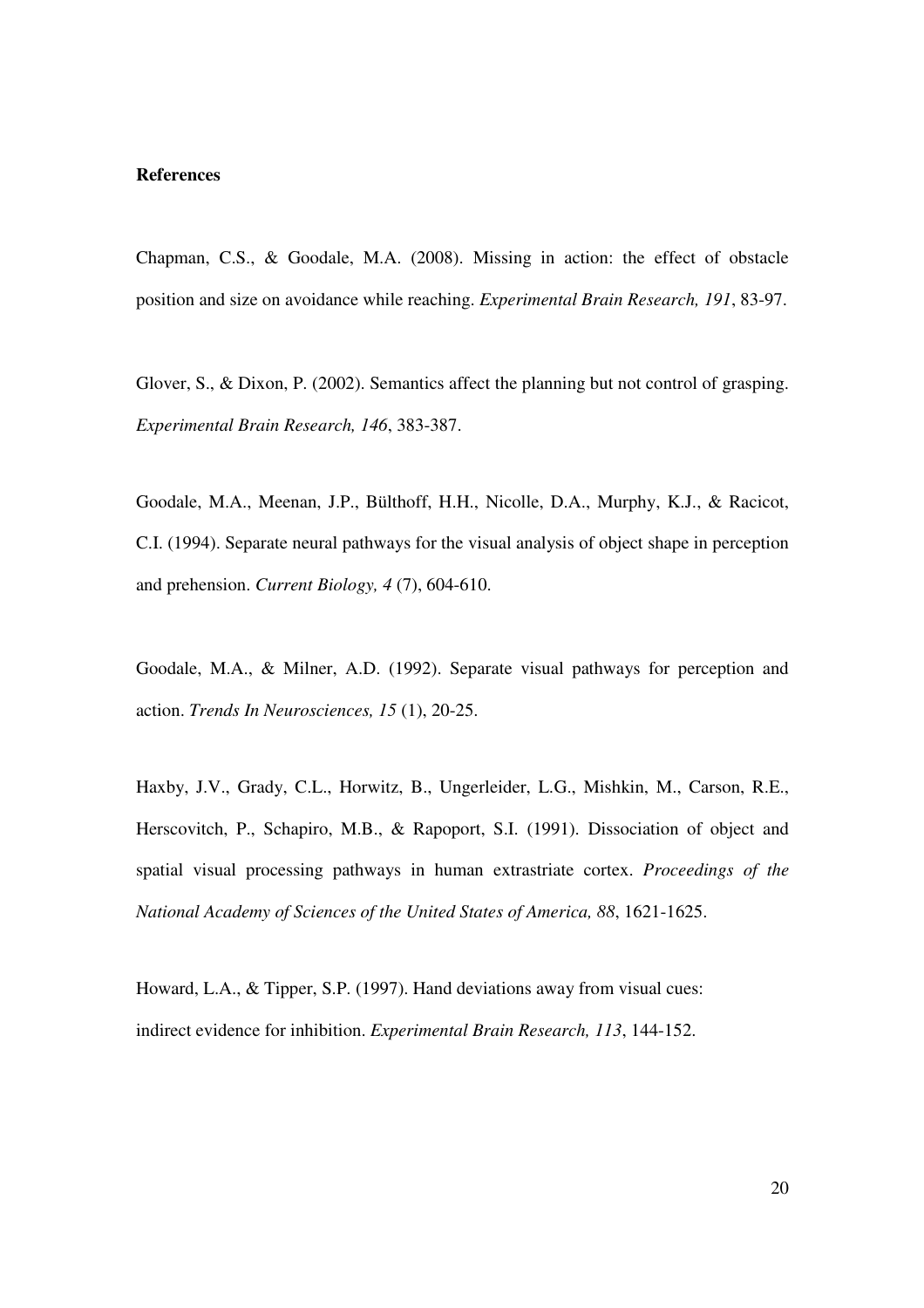James, T.W., Culham, J., Humphrey, G.K., Milner, A.D., & Goodale, M.A. (2003). Ventral occipital lesions impair object recognition but not object-directed grasping: an fMRI study. *Brain, 126*, 2463-2475.

McIntosh, R.D., Dijkerman, H.C., Mon-Williams, M., & Milner, A.D. (2004). Grasping what is graspable: evidence from visual form agnosia. *Cortex, 40*, 695-702.

McIntosh, R.D., McClements, K.I., Dijkerman, H.C., Birchall, D., & Milner, A.D. (2004). Preserved obstacle avoidance during reaching in patients with left visual neglect. *Neuropsychologia, 42*, 1107-1117.

McIntosh, R.D., McClements, K.I., Schindler, I., Cassidy, T.P., Birchall, D., & Milner, A.D. (2003). Avoidance of obstacles in the absence of visual awareness. *Proceedings of the Royal Society Biological Sciences, 271*, 15-20.

Meegan, D.V., & Tipper, S.P. (1998). Reaching into Cluttered Visual Environments: Spatial and Temporal Influences of Distracting Objects. *The Quarterly Journal of Experimental Psychology, 51A* (2), 225-249.

Milner, A.D., & Goodale, M.A. (1995). *The Visual Brain in Action.* Oxford: Oxford University Press.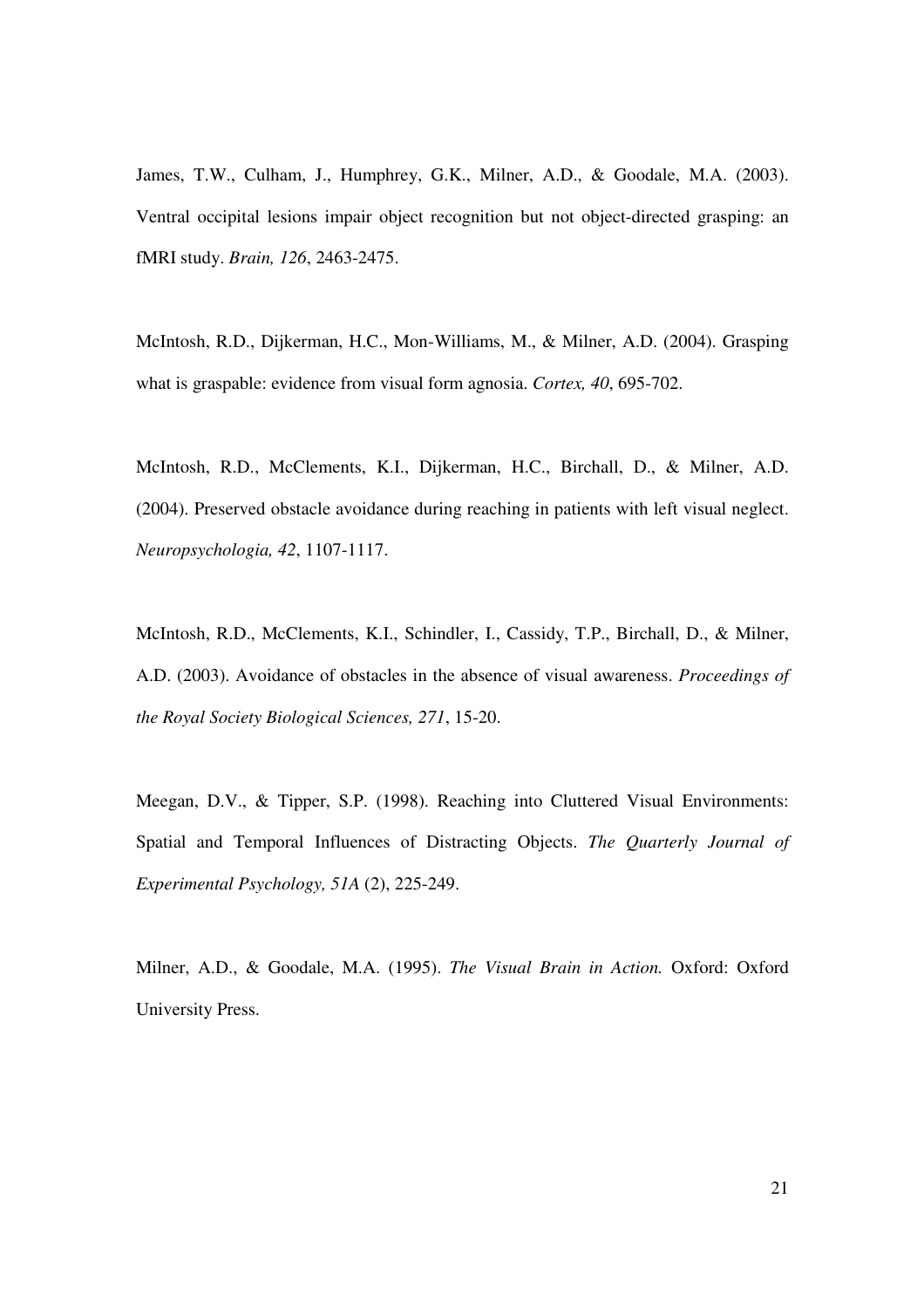Milner, A.D., & McIntosh, R.D. (2003). Reaching between obstacles in spatial neglect and visual extinction. *Progress in Brain Research, 144*, 213-226.

Rice, N.J., McIntosh, R.D., Schindler, I., Mon-Williams, M., Démonet, J.-F., & Milner, A.D. (2006). Intact automatic avoidance of obstacles in patients with visual form agnosia. *Experimental Brain Research, 174*, 176-188.

Rossetti, Y., Revol, P., McIntosh, R.D., Pisella, L., Rode, G., Danckert, J., Tilikete, C., Dijkerman, H.C., Boisson, D., Vighetto, A., Michel. F., & Milner, A.D. (2005). Visually guided reaching: bilateral posterior parietal lesions cause a switch from fast visuomotor to slow cognitive control. *Neuropsychologia, 43*, 162-177.

Schindler, I., Rice, N.J., McIntosh, R.D., Rossetti, Y., Vighetto, A., & Milner, A.D. (2004). Automatic avoidance of obstacles is a dorsal stream function: evidence from optic ataxia. *Nature Neuroscience, 7*, 779-784.

Tipper, S.P., Howard, L.A., & Jackson, S.R. (1997). Selective Reaching to Grasp: Evidence for Distractor Interference Effects. *Visual Cognition, 4* (1), 1-38.

Tipper, S.P., Lortie, C., & Baylis, G.C. (1992). Selective reaching: Evidence for Action-Centered Attention. *Journal of Experimental Psychology: Human Perception and Performance, 18* (4), 891-905.